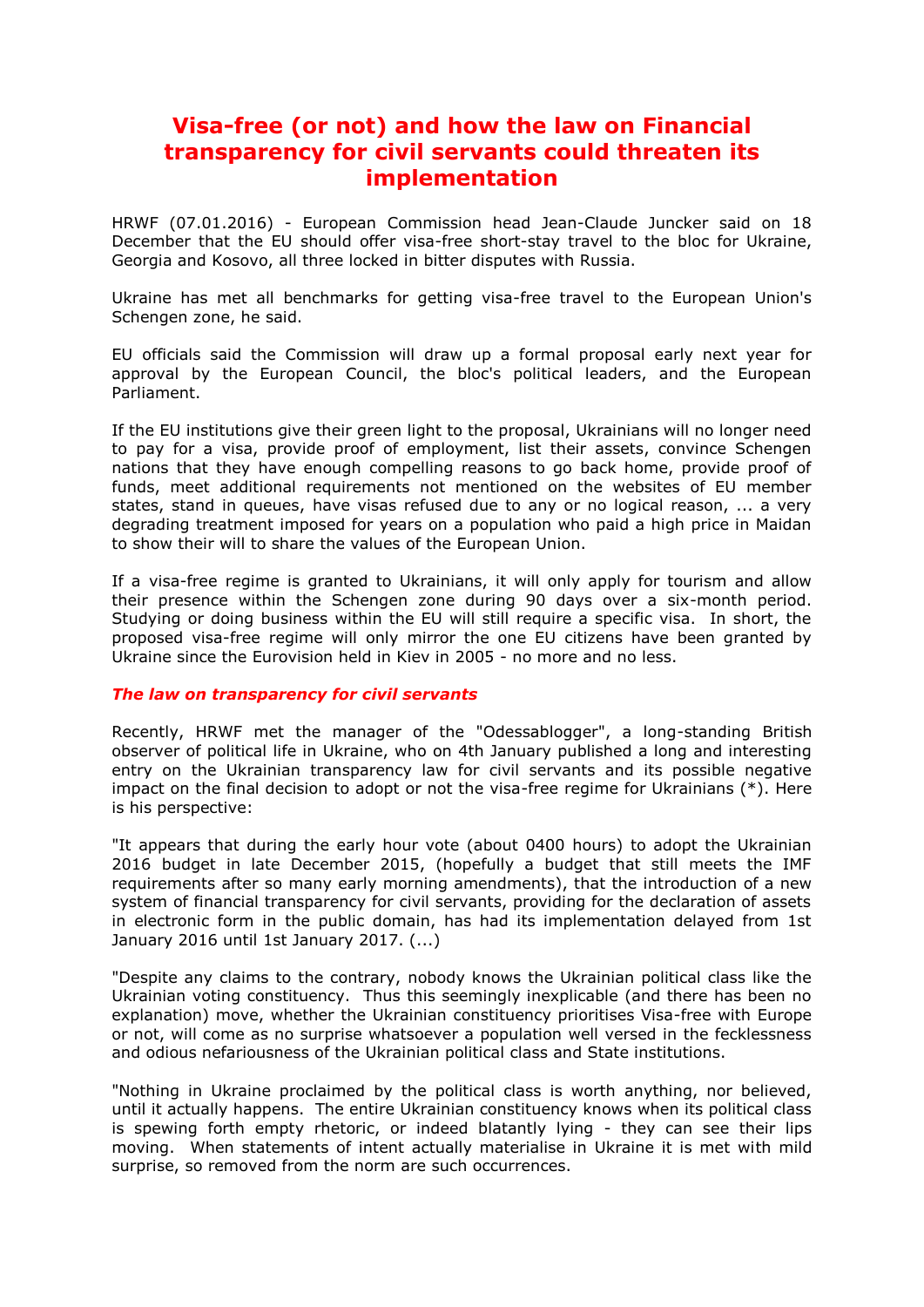"Thus the Ukrainian constituency will only believe that they have Visa-free travel when they actually have it and it has come into force - and not a moment before.

"There are more interesting perceptions and questions to raise than those of the domestic constituency however.

## *How will the EU institutions react to the postponement of the implementation of the law until 1st January... 2017?*

"How will the European Commission and European Member States perceive the quietly passed delay of an EU requirement after the European Commission gave a "green light"?

"Surely assurances will have been given by Ukraine that the law regarding civil service financial transparency would be passed if it had been the last legislative hurdle to meet for the European Commission to give the go ahead prior to this final piece of the legislative puzzle, with such legislation being implemented post haste.

"It is almost certain the European Commission would not agree to such a delay in the implementation of such legislation whilst still giving its recommendation for Ukrainian Visa-free.

"To be fair the law has been passed - but it is more than reasonable to expect that the EU would have anticipated immediate implementation upon its passing - not a deferral for 12 months before it came into effect. Perhaps a 3 month window for implementation at a maximum.

"It is strongly rumoured that Visa-free for Ukraine (and the other aforementioned nations) will have been signed off by all who need to do so sometime between June and September, thus coming into force immediately thereafter.

"But should it?

"Should Visa-free come into force before the civil service financial transparency requirement comes into force? For some unknown reason, the effective implementation date has been delayed for 12 months, so should the EU not reciprocate by timing Visafree to synchronise with the effective dates of all required Ukrainian legislation? Quid pro quo.

"May be that is how things will work out, and may be it won't be - but knowing the fecklessness and nefariousness of the Ukrainian elite, perhaps it should be sychronised as a matter of principle (and a mechanism to prevent further delays).

"Unless the effective implementation date of 1st January 2017 was pre-agreed with the European Commission, the EU should be bluntly requiring answers as to why this (anticorruption/transparency) law has had its implementation date deferred until 1st January 2017.

"Why was the implementation of the civil service financial transparency law delayed until 2017?

"It is surely not one of lacking technical ability to create a simple database for electronic submissions by civil servants listing their assets and (illegitimately accrued) wealth. Ukraine is awash with top quality programmers. It is ranked 4th globally for the number of Microsoft and Apple certified programmers. It has the IT skills to knock up a simple platform/database in double-quick time.